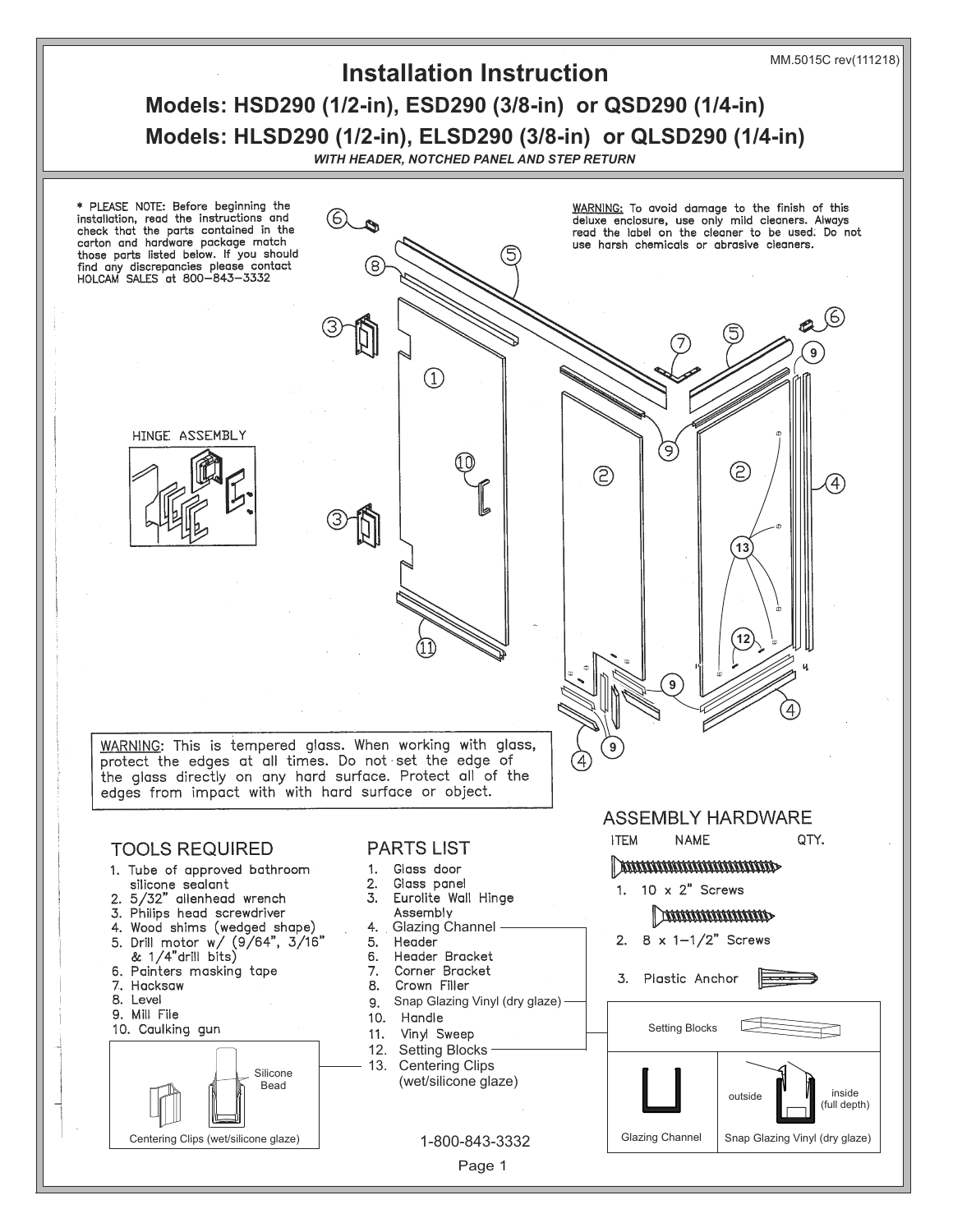

### **Installation Instruction**

## **Models: HSD290 (1/2-in), ESD290 (3/8-in) or QSD290 (1/4-in) Models: HLSD290 (1/2-in), ELSD290 (3/8-in) or QLSD290 (1/4-in)**

*WITH HEADER, NOTCHED PANEL AND STEP RETURN*

I. MARK THE CENTERLINE OF SILL LIGHTLY IN PENCIL.



2. CENTER THE BOTTOM CHANNEL ON PENCIL MARK ON THE SILL WITH THE CHANNEL BUTTED UP AGAINST THE WALL. MARK THE MOUNTING HOLES, REMOVE CHANNEL AND DRILL 3/16" HOLES. INSERT THE PLASTIC ANCHORS, AND PLACE A DAB OF SILICONE IN THE ANCHOR. SECURE THE CHANNEL TO THE STEP WALL WITH #8XI-I/2" SCREWS. POSITION THE WALL CHANNEL CENTERED ABOVE THE BOTTOM U-CHANNEL. PLUMB THE CHANNEL AND MARK THE MOUNTING HOLE LOCATIONS. DRILL 3/16" HOLES AND INSERT PLASTIC ANCHORS. SECURE CHANNEL TO WALL WITH #8XI-I/2"" SCREWS.



Page 2 1-800-843-3332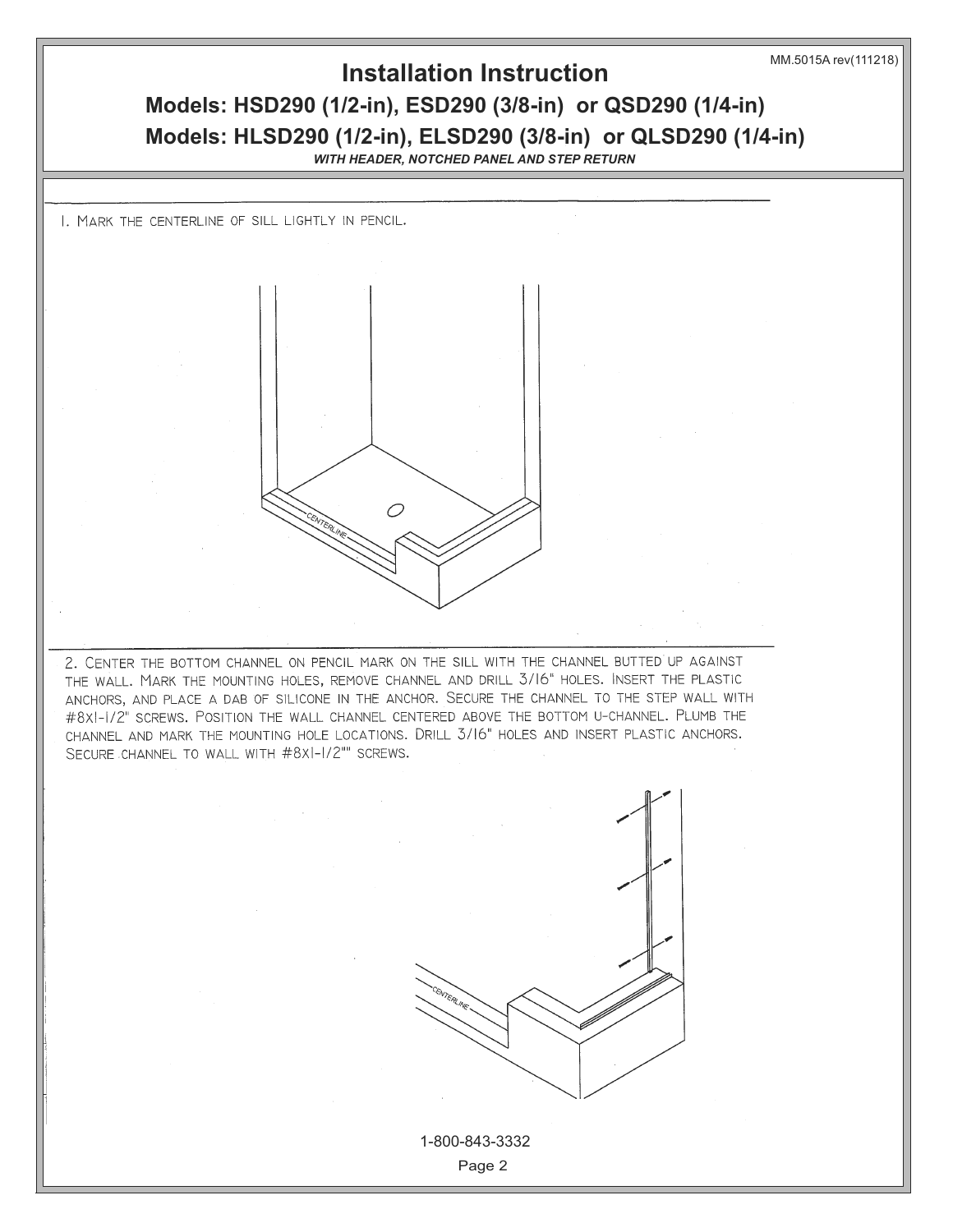MM.5015A rev(111218)

### **Models: HSD290 (1/2-in), ESD290 (3/8-in) or QSD290 (1/4-in) Models: HLSD290 (1/2-in), ELSD290 (3/8-in) or QLSD290 (1/4-in) Installation Instruction**

*WITH HEADER, NOTCHED PANEL AND STEP RETURN*

3A. MEASURE FROM THE OUTSIDE OF THE MITERED RETURN CHANNEL TO THE OUTSIDE OF A CHANNEL VERTICAL AGAINST THE STEP ON THE CENTERLINE. CUT THE CHANNEL OVERSIZED AND TRIM TO FIT. INSTALL IN THE SAME MANNER AS THE PREVIOUS BOTTOM CHANNEL. MEASURE FROM THE TOP OF THE POINT OF THE CHANNEL ON THE TOP OF THE STEP DOWN TO THE TOP OF THE SILL. MEASURE AND MARK THE CHANNEL FOR THE VERTICAL FACE OF THE STEP. CUT 45° MITER AND TEST FIT THE PART. SEAL EXPOSED SCREW HEADS WITH SILICONE.





3B. MEASURE THE WIDTH OF THE LEG OF THE NOTCHED GLASS PANEL. MEASURE AND MARK THE BOTTOM CHANNEL. CUT THE BOTTOM CHANNEL TO SIZE AT THE SQUARE END. TEST FIT THE VERTICAL AND HORIZONTAL CHANNELS FOR A PROPER FIT. TRIM AS NEEDED.

3C. DRILL THE HOLES FOR MOUNTING THE CHANNELS THROUGH THE BOTTOM WALL OF THE CHANNELS. POSITION CHANNELS ON SILL AND MARK THE MOUNTING HOLE LOCATIONS. DRILL HOLES AND APPLY SOME SILICONE TO THE MOUNTING HOLES. SECURE CHANNELS TO SILL WITH #8 XI-I/2" SCREWS. SEAL ALL EXPOSED SCREW HEADS WITH SILICONE.



Page 3 1-800-843-3332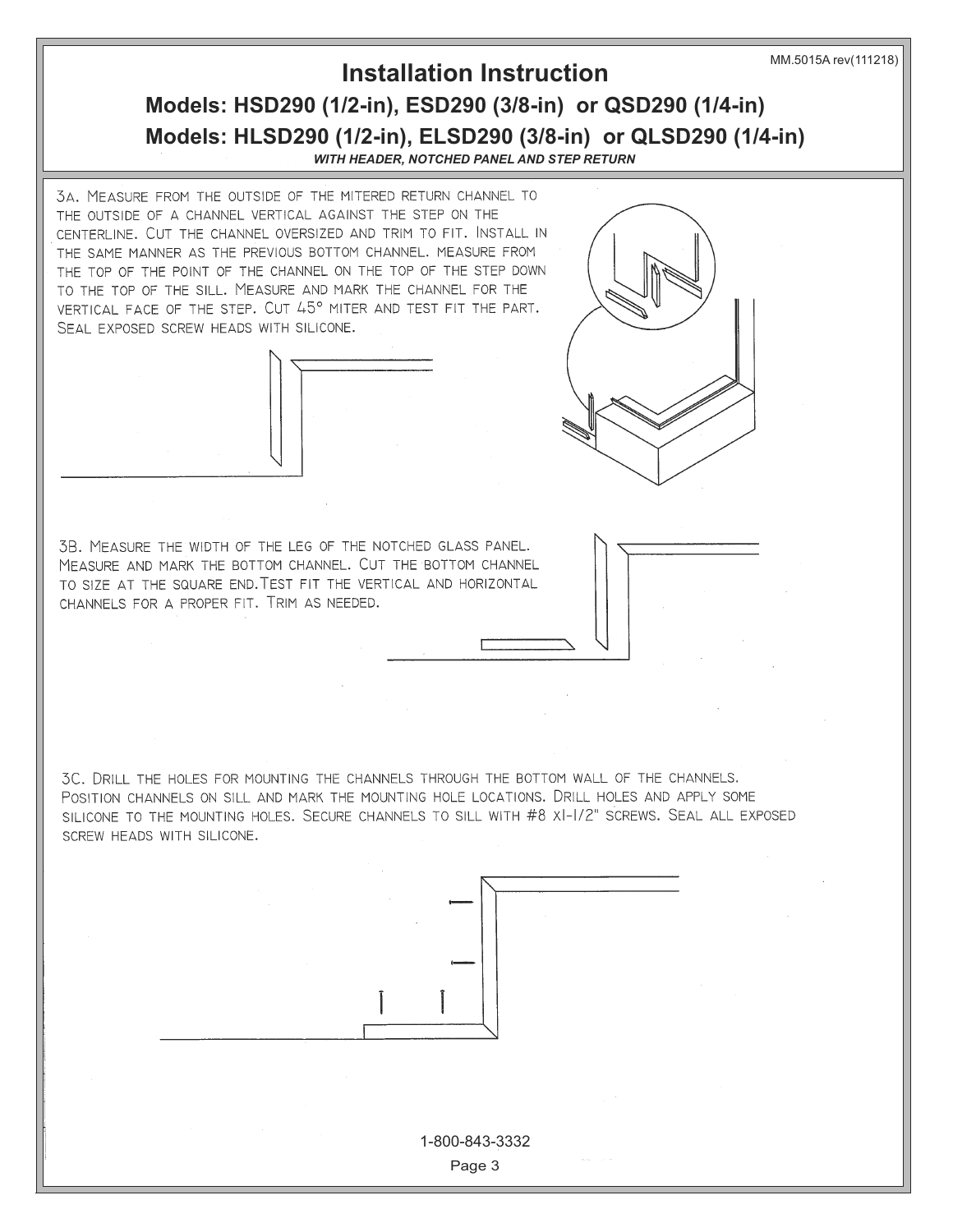# **Installation Instruction**

### **Models: HSD290 (1/2-in), ESD290 (3/8-in) or QSD290 (1/4-in) Models: HLSD290 (1/2-in), ELSD290 (3/8-in) or QLSD290 (1/4-in)** *WITH HEADER, NOTCHED PANEL AND STEP RETURN*

4. PLACE 1/2" SHIMS ALONG THE SILL TO SET THE DOOR GLASS ON. SET THE DOOR ON THE SHIMS WITH THE HINGE BACKING PLATES AGAINST THE WALL. ADJUST THE SHIMS TO PROVIDE 3/8" SPACING BETWEEN THE BOTTOM EDGE OF THE DOOR GLASS AND THE HIGHEST POINT ON THE SILL. ALIGN DOOR WITH THE PANEL GLASS. MARK MOUNTING HOLE LOCATIONS. MAKE SURE THAT THE HINGE PLATES WILL BE PLUMB, OUT OF PLUMB HINGES WILL CAUSE THE GLASS TO MOVE IN THE HINGES. REMOVE DOOR AND SET ASIDE ON A PADDED SURFACE SUCH AS CARDBOARD, CARPET ETC. DRILL 1/4" HOLES IN THE FINISH WALL MATERIAL ONLY. THEN USE A 9/64" BIT CENTERED IN THE 1/4" HOLE TO DRILL PILOT HOLES INTO THE STUD.







NOTE: COVERING THE FACE OF THE HINGES WITH PAINTERS TAPE WILL HELP PREVENT SCRATCHES.

5. REMOVE THE HINGES FROM THE DOOR GLASS. MOUNT HINGES TO WALL WITH #10X2" SCREWS. INSTALL THE HINGES SO THAT THE CLAMPING SCREWS ARE ON THE INSIDE OF THE SHOWER. INSTALL THE RUBBER GASKETS ON EACH HINGE. POSITION NOTCH IN GLASS INTO HINGE. INSTALL REMAINING RUBBER GASKETS AND THE BACKING PLATE OF THE HINGE WITH THE HEX HEAD SET SCREWS. ADJUST GLASS PANELS TO HAVE 3/16" SPACING BETWEEN THEM. PLUMB GLASS AND TIGHTEN THE SET SCREWS IN THE SEQUENCE SHOWN. REMOVE SHIMS AND CHECK DOOR FOR PROPER OPERATION.



NOTE: REPEAT THE TIGHTENING SEQUENCE AS NEEDED TO ACHIEVE A GOOD HOLD ON THE GLASS.





Page 4 1-800-843-3332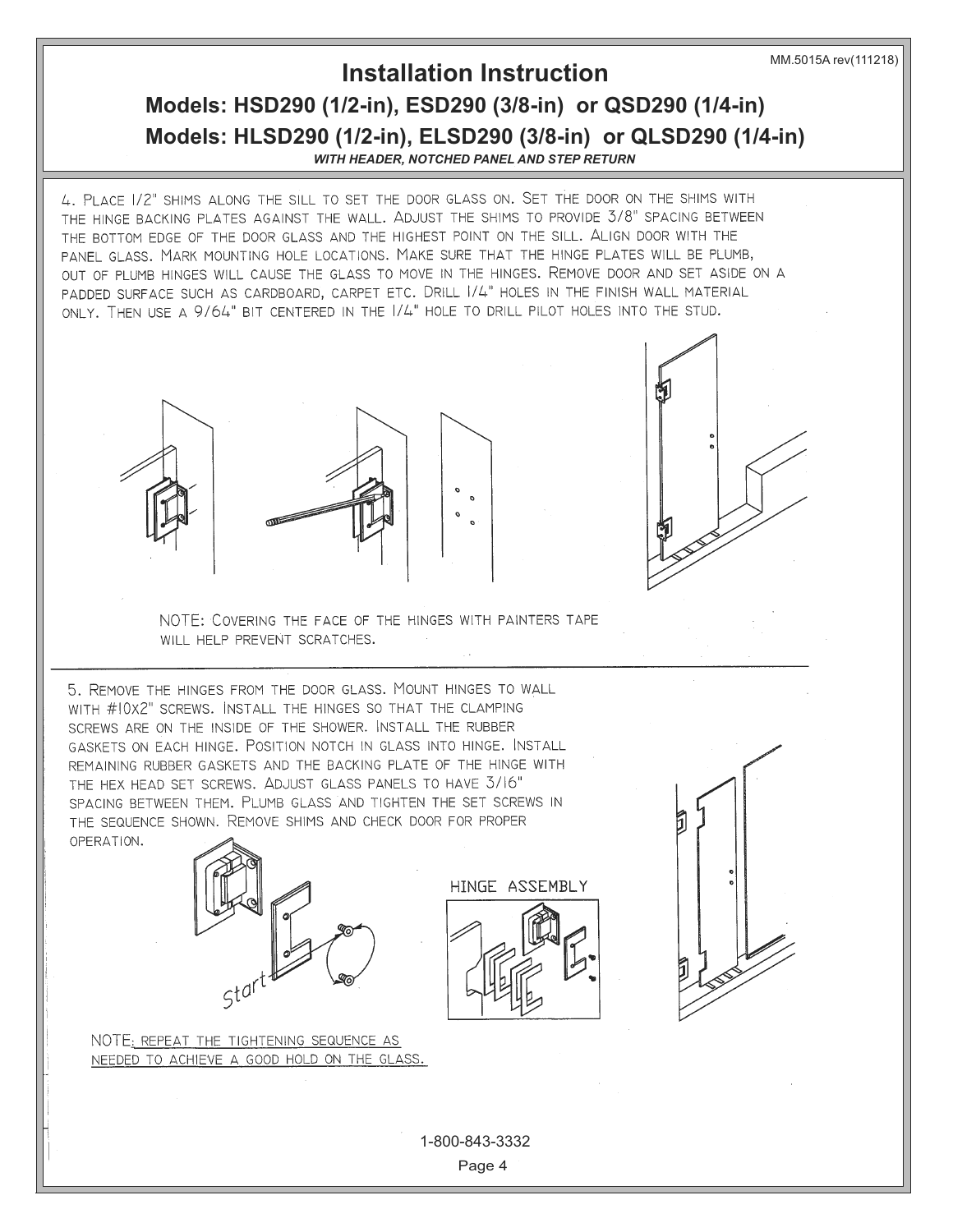### **Installation Instruction**

# **Models: HSD290 (1/2-in), ESD290 (3/8-in) or QSD290 (1/4-in) Models: HLSD290 (1/2-in), ELSD290 (3/8-in) or QLSD290 (1/4-in)**

*WITH HEADER, NOTCHED PANEL AND STEP RETURN*

6. PLACE 1/4" SETTING BLOCKS INSIDE BOTH BOTTOM CHANNELS. POSITION END PANEL GLASS IN BOTTOM CHANNEL AND WALL CHANNEL. GLASS SHOULD BE PLUMB AND RISE ABOVE THE WALL CHANNEL BY 1/4". POSITION FRONT GLASS PANEL IN BOTTOM CHANNEL WITH THE CORNERS OF THE GLASS BUTTED TOGETHER. CHECK PANELS FOR PLUMB AND MAKE SURE TOP EDGES OF GLASS PANELS ARE ALIGNED. TAPE CORNER OF GLASS TOGETHER TO TEMPORARILY HOLD PANELS IN PLACE FOR HEADER INSTALLATION.

#### NOTF:

USF TAPE OF SUFFICIENT STRENGTH TO HOLD THE POSITION OF THE GLASS.

7. (STEP A) MEASURE TOP EDGE OF GLASS FROM WALL TO TO CORNER OF GLASS PANELS AND ADD 3/8". MEASURE THE LONG SIDE OF THE HEADER AND CUT HEADER AT SQUARE END. PLACE TWO SMALL PIECES OF GLAZING VINYL ON TOP EDGE OF GLASS. POSITION HEADER DOWN OVER THE TOP EDGE OF THE END PANEL.



(STEP B) MEASURE FROM OPPOSITE WALL TO THE CORNER OF THE PANEL HEADER. CUT FRONT HEADER TO LENGTH AT SQUARE END. PLACE TWO SMALL PIECES OF GLAZING VINYL OVER THE TOP EDGE OF THE FRONT GLASS PANEL. POSITION FRONT HEADER DOWN OVER TOP EDGE OF PANEL GLASS. CHECK THE HEADERS TO MAKE SURE THEY ARE LEVEL.

(STEP C) PLACE THE WALL MOUNTING BRACKETS INSIDE THE TOP CHANNEL OF THE HEADER. MARK THE HOLE LOCATIONS ON THE WALL. REMOVE THE HEADERS AND ASSEMBLE WITH THE CORNER BRACKET. SECURE THE BRACKET TO THE HEADER WITH 5/32" ALLENHEAD WRENCH. DRILL 3/16" HOLES AT WALL MOUNTING LOCATIONS AND INSERT PLASTIC ANCHORS. CUT FULL LENGTH GLAZING VINYL FOR THE TOP OF THE GLASS PANELS AND REINSTALL HEADER ASSEMBLY. SECURE THE MOUNTING BRACKETS TO THE WALL WITH #8XI-I/2" SCREWS. SECURE THE MOUNTING BRACKETS TO THE HEADER BY TIGHTENING THE SET SCREWS WITH THE 5/32" ALLENHEAD WRENCH.





Page 5 1-800-843-3332